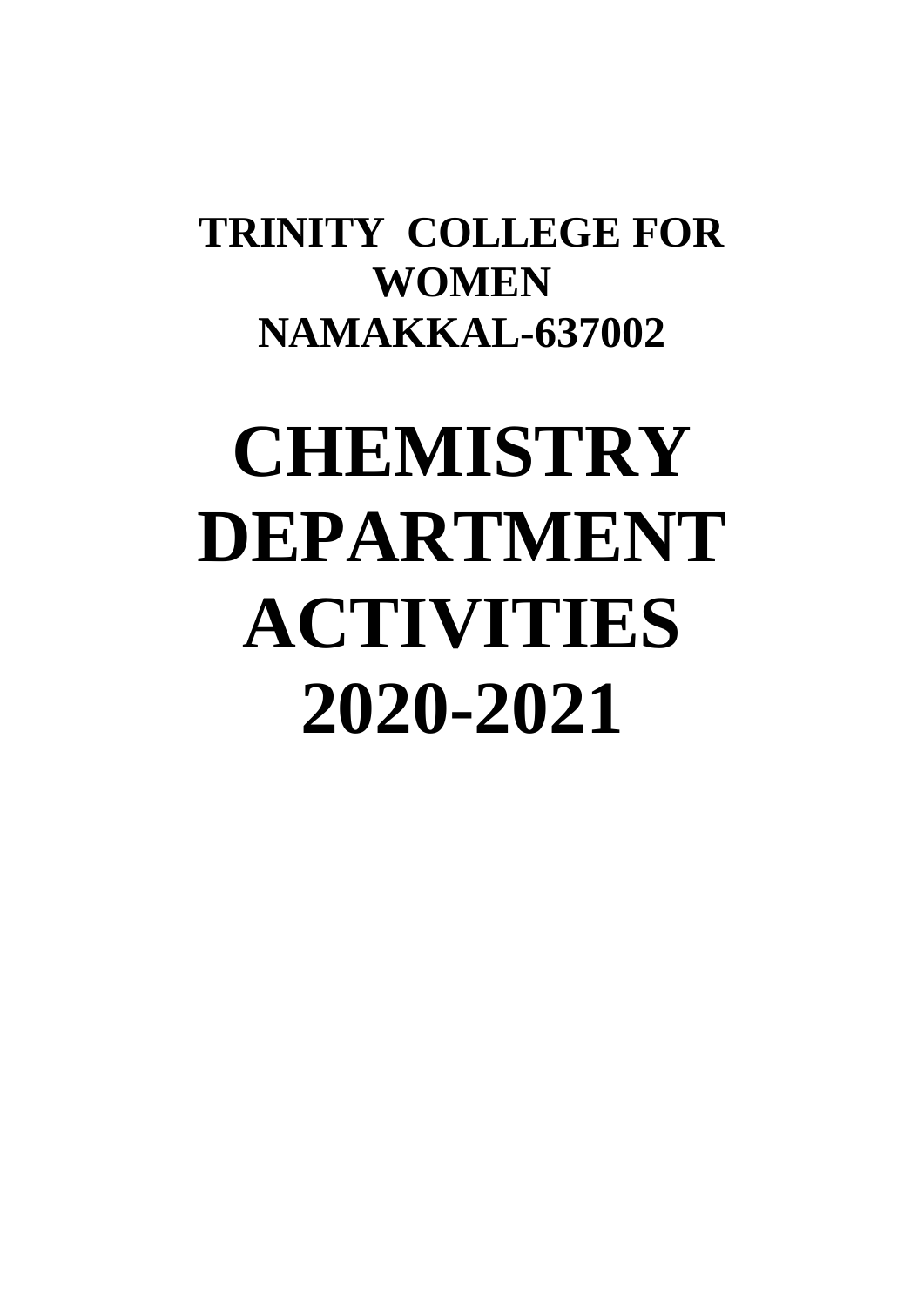#### 1. WEBINAR



**Mr. K. Arul ,** Addl.Director of Industrial Safety and Health, National Safety Council of India. He Spoke on the topic of "Safety a way to Happy life" . It was held on 03.08.2020 through the platform of Google Meet. Our students of chemistry participated with enthusiastically.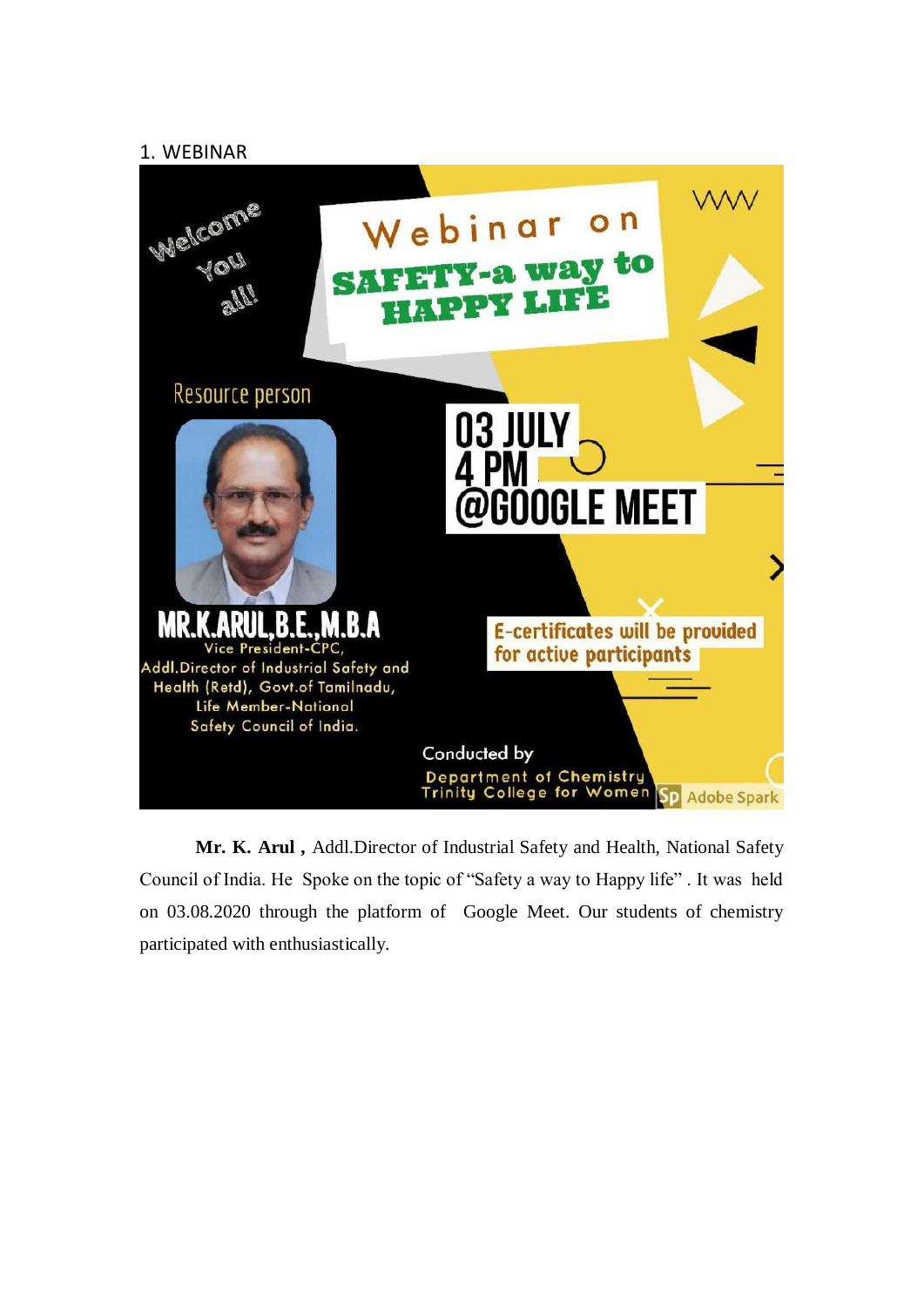2. WEBINAR

## webinar on **Myths and Realities of Paper and Paper industry**



Department of Chemistry Trinity college for women

**Mr. K. Gunasekaran,** General Manager, Seshasayee Paper Mill Board Limited, Chennai.He spoke on the topic of Myths and Facts of the Paper and Paper Industry. More than 100 students took part, the event was held On 03.08.2020 through the Google Meet .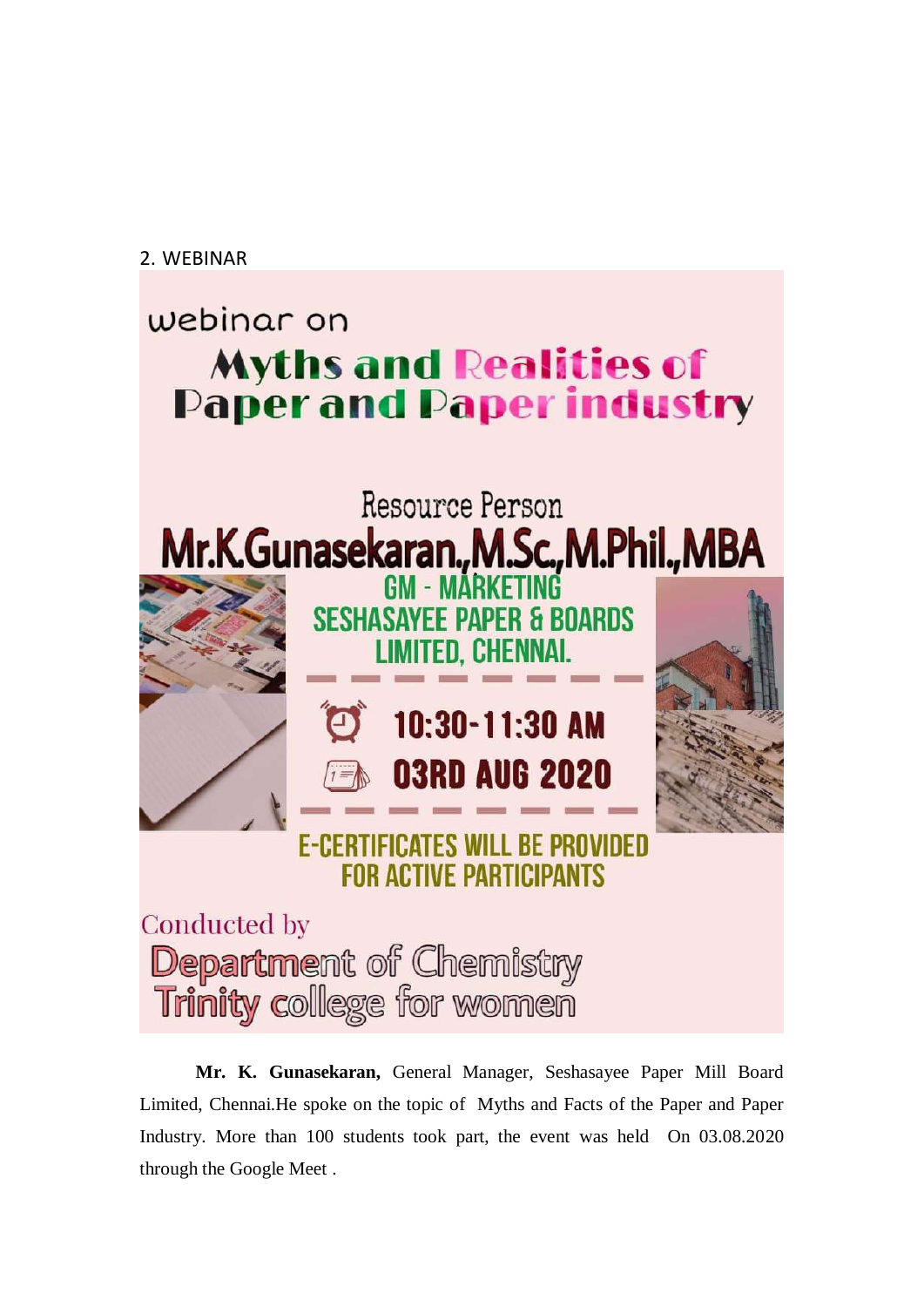#### 3.WEBINAR

**RINITY COLLEGE FOR WOMENI ARTS & SCIENCE)** NAMAKKAL-637002, Tamilnadu, India. (Permanently Affiliated to Periyar University, Salem-11) 2(f) & 12(b) Status granted by UGC, New Delhi. www.trinitycollegenkl.edu.in

partment of Chemistry, Physics and SWAYAM Jointly Organize Principles and applications of NMR Spectroscopy



**RESOURCE PERSON** Dr. S. SRINIVASAN, M.Sc., M.Phil., Ph.D., Assistant Professor in Chemistry, Aringar Anna Govt.Arts College, Kattukkottai-636121, Attur(Tk), Salem(Dt)

acoogie Meet. Date: 07.12.2020. **Time: 10.30am** 



With Regards Mr.P.K.Sengodan, Chairman Er.K.Nallusamy, Secretary Dr.M.R.Lakshiminarayanan, Principal Dr.Arasuparameswaran, Director-Academic Mr.N.S.Senthilkumar, Administrative Officer Mrs.N.Thangamani, Head of the Department Members of SWAYAM & Faculty of Chemistry

*The Department of Chemistry, Physics and SWAYAM jointly organized a one day webinar programme entitled "Principales and applications of NMR spectroscopy" on 07th December 2020. In this regard, Dr. S. Srinivasan, Assistant Professor in Chemistry, Aringnar Anna Government Arts College, Kattukottai, Attur Taluk, Salem District was the resource person. NMR spectroscopy means Nuclear Magnetic Resonance Spectroscopy. It is a highly forceful and powerful technique that enables the application and study of physico chemical, electronic, and structural properties of molecules, looking at the quantum mechanical magnetic properties of an atomic nucleus (especially, the chemical shift and Zeeman effect on the resonant frequency), in solution along with the solid state, he*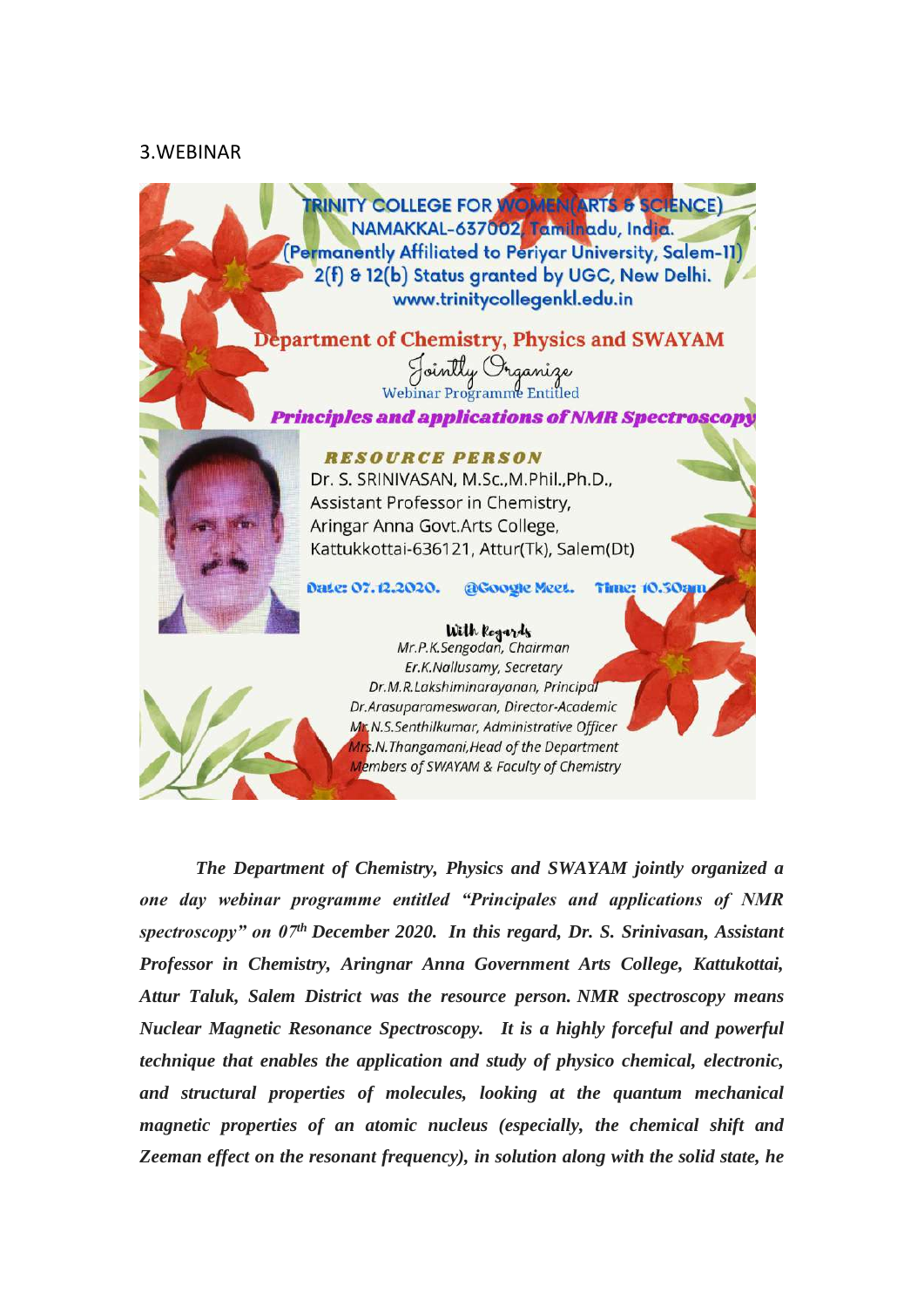*expounded. Apart from that he explained the various sub topic of spectroscopy like Electromagnetic Radiation and its transactions, Molecular Symmetry, Mass Spectroscopy, Vibrational Spectroscopy, Raman Spectroscopy, Rotational Spectroscopy, etc.,*

*Mrs. N. Thangamani, Assistant Professor and Head, Department of Chemistry welcomed the gathering. Dr. D. Sakthilatha, Assistant Professor in Chemistry delivered the vote of thanks. The faculty members of Chemistry Mrs. M. Chitra, Mrs. V. Indirakumari, Dr. N. Santhi, the faculty of Physics Mrs. P. Sumathi, Mrs. R. Bairavi, Mrs. B. Kavitha, Mrs. K. Mehala, Dr. B. Lakshmi, Mrs. R. Sakunthaladevi, Dr. R. Poonguzhali and the lab assistants of Physics and Chemistry Mrs. G. Mahesh, Ms. S. Devi and Mrs. P. Gowthami were present .*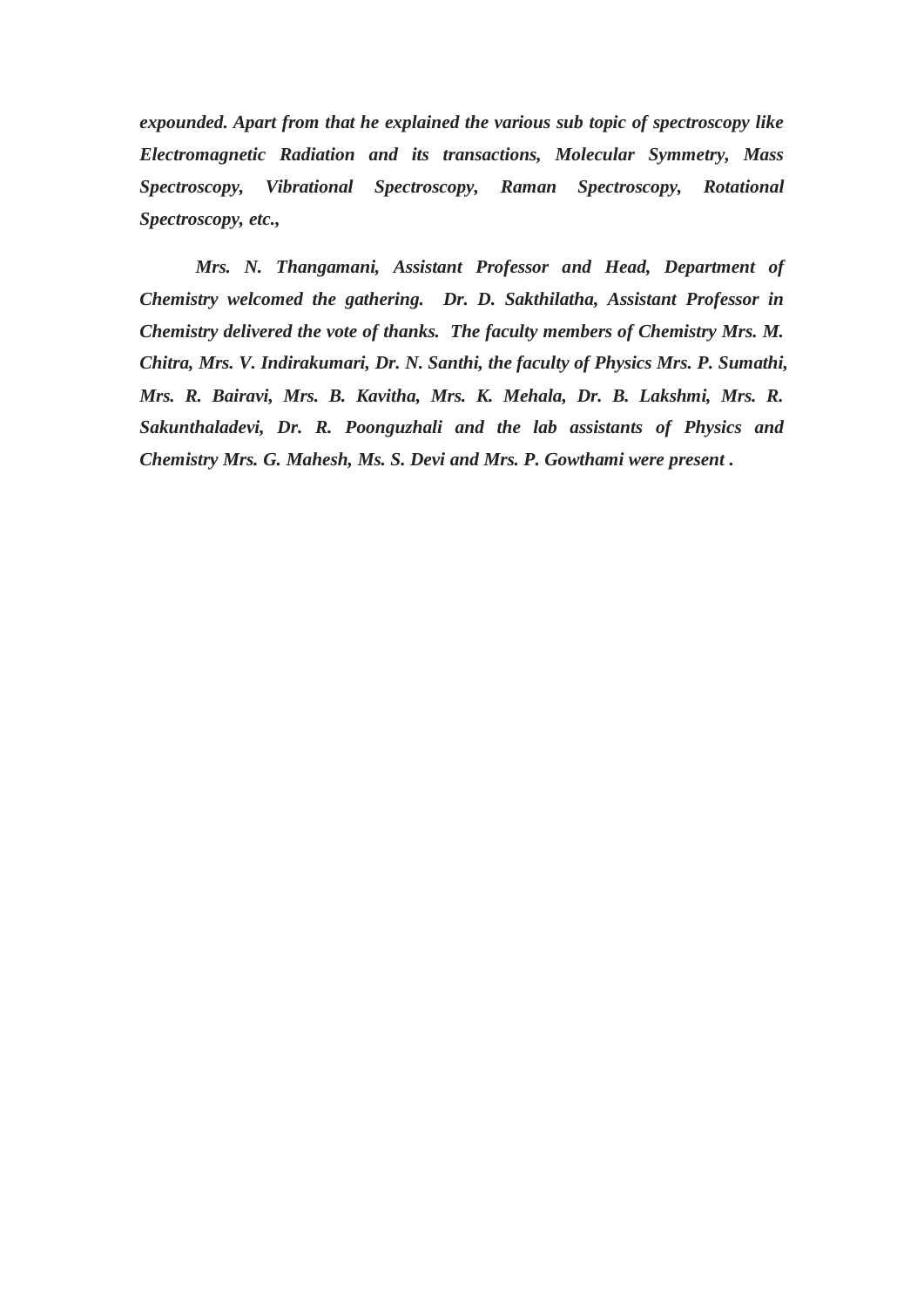### 4.CHEMISTRY DEPARTMENT QUIZ COMPETATION(27.02.2021)